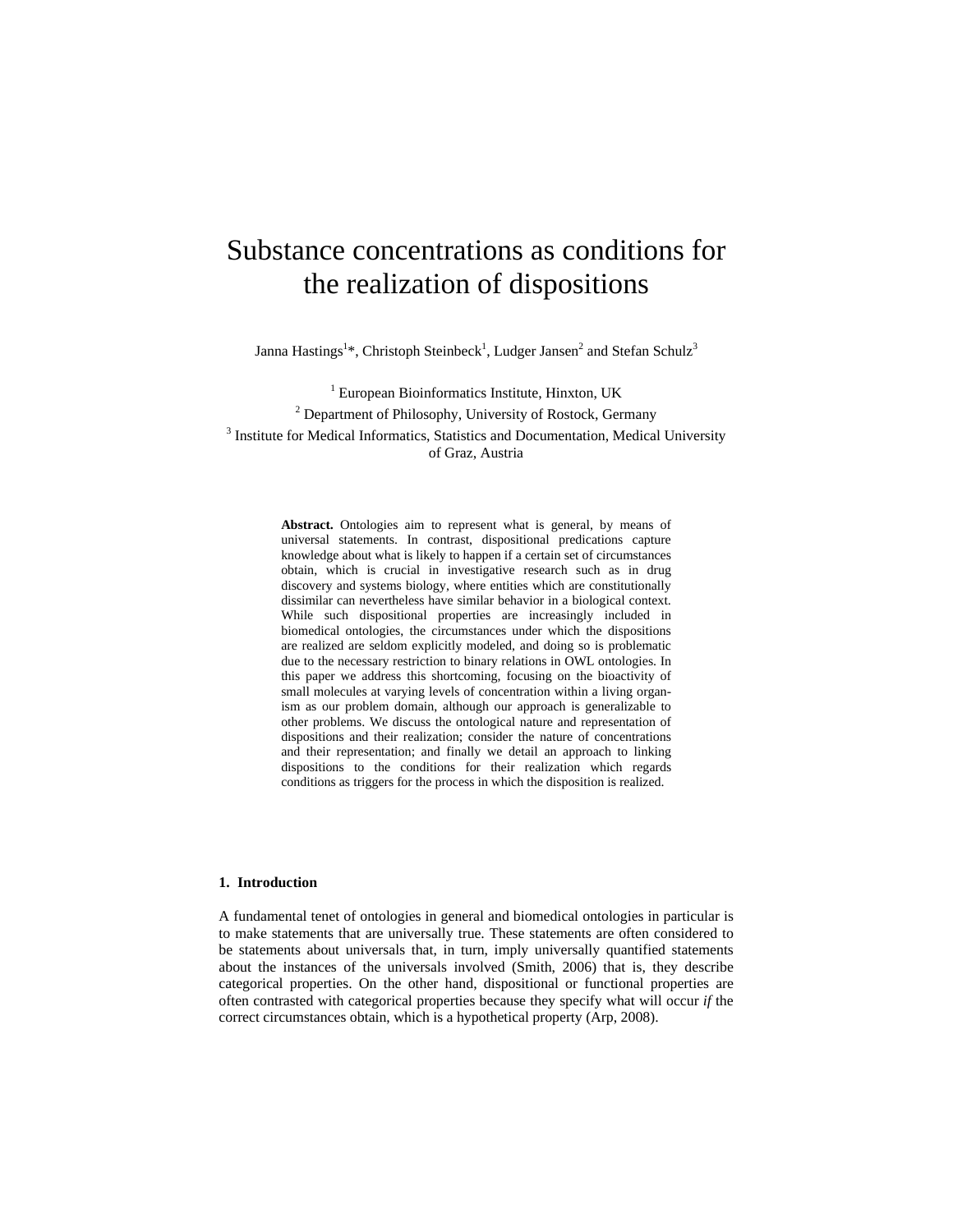Dispositional or functional views on biomedical information are crucial in investigative research such as in drug discovery and systems biology, where entities which are constitutionally dissimilar can nevertheless have surprisingly converging behavior in a biological context; and *vice versa*. Thus we seem to face a dilemma: On the one hand, dispositional statements seem to be hypothetical rather than categorical, but on the other hand they are essential to a proper description of the biomedical domain, thus are increasingly being included in biomedical ontologies, examples of which are the ChEBI 'roles' (de Matos, 2010) and the Gene Ontology molecular functions (GO Consortium, 2000).

This dilemma is dissolved, we will argue, by recognizing that what is hypothetical in a disposition ascription is not the ascription of the disposition itself, but the expectation of its realization, which is conditional. The hard problem that remains is how to represent the realization conditions of a biomedical disposition, which are seldom explicitly included in biomedical ontologies. One reason for this may be the technical difficulty in adequately capturing the required nuances within a formalism allowing for only binary relations, such as OWL (Schulz, 2009).

In this paper we address this shortcoming, focusing on the bioactivity of small molecules at varying levels of concentration within a living organism as our problem domain, although our approach is generalizable to other problems. First, we discuss the ontological nature and representation of dispositions and their realization; then we consider the nature of concentrations and their representation. Finally, we explicitly link dispositions to the conditions for their realization.

# **2. Background**

We will shortly present the biochemical and ontological background needed for our discussion.

# *2.1. Biochemical background*

*Small molecule bioactivity:* Small molecules such as drugs or metabolites are essential ingredients in all the processes of life. The presence or absence of varying quantities of specific kinds of molecules can mean the difference between life and death. The biochemical mechanisms underlying the bioactivity are extremely varied and complex, although the basic mechanism is the binding (usually involving several non-covalent chemical interactions) of the small molecule to some organic macromolecular target. These mechanisms are regulated by the surrounding environmental conditions. For example, the transport of oxygen in the human bloodstream from the lungs to the cells where it is consumed is allosterically regulated, displaying sigmoidal behavior as a function of the concentration of the substrate (oxygen) (Berg 2002). The partial pressure of oxygen in the lungs is 100 torr, while that in the tissues is 20 torr. The change in oxygen pressure results in a change in the binding affinity of the oxygen, which results in a release of around 66% of the carried oxygen. The key is the *change in binding affinity* which depends on the *concentration* of the substrate.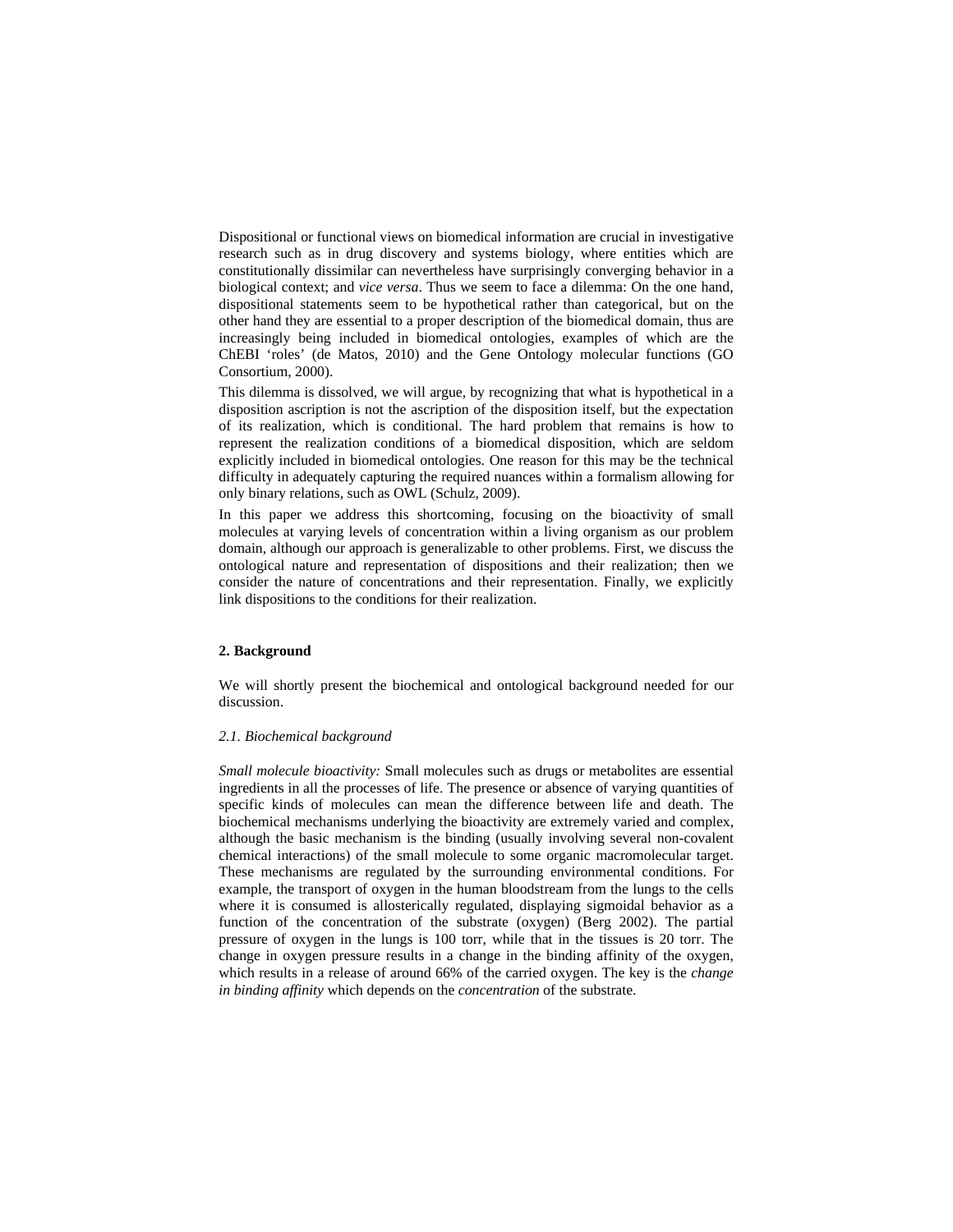#### *2.2. Ontological background*

*Dispositions:* In the aftermath of the verificationism of the logical positivist movement, dispositions have long been regarded as dubious or superfluous. Meanwhile, however, their importance for science has been rediscovered (Cartwright, 1989) and dispositions are again being discussed in Ontology (Mumford, 1998; Molnar, 2003). We will here follow the Basic Formal Ontology (BFO) (IFOMIS, 2010) and treat dispositions as dependent continuants. Continuants are entities that have no temporal parts, but exist as a whole at every moment of their existence. They are dependent because they need a bearer in order to exist (as all properties and relations do) (Arp, 2008; Jansen 2008). Dispositions are special realizables, that is, they are related to processes which are their realizations: dissolving in water is the realization of water solubility, and conducting electricity the realization of conductibility.

*Concentrations:* Concentrations are system properties, i.e. they are properties of a complex bearer, a mixture, and a concentration ascription describes how much of one ingredient (or fraction) is contained in the mixture. Like dispositions, concentrations cannot exist without a bearer; they, too, are dependent continuants. Concentrations are relational properties: a concentration is always a concentration of something in something, e.g., of alcohol in an alcohol-water mixture. Often, as in this case, the mixture in question is a solution, and the concentration in question is the concentration of the solute in the solvent. Concentrations relate two amounts of matter. In this aspect the ontological notion of concentration is stricter than the common sense concept of concentration where we say "100% alcohol" but refer to a pure substance and not a mixture, or where we characterize a non-alcoholic beverage by "0% alcohol concentration" but mean the complete absence of alcohol in the mixture.

# **3. Models**

#### *3.1. Dispositions*

Dispositional properties can be viewed in two ways. On the one hand, dispositions point to their realization in the future, which is only hypothetical. For example, considering the disposition of aspirin to treat pain, we find that there are many molecules of aspirin which never treat any pain and many instances of pain which are never treated by aspirin. On the other hand, dispositions are part of the present state of the things they are ascribed to. And in so far as they are present properties of their bearers they are neither hypothetical nor a matter of probability only. It is not the disposition, but its realization which is hypothetical. We can formalize this dispositional property of aspirin in terms of its realization along the following lines:

*PortionOfAspirin* ⊑ ∃ bearerOf*.*(*Disposition* ⊓ 

## ∀ hasRealization.(*Treating* ⊓ ∃ hasParticipant.*Pain*))

Using this pattern we express that for each particular portion of aspirin there is a particular disposition of a certain kind. This disposition is then described by constraining the kind of process by which it can be realized. But, a portion of a dozen aspirin molecules is not sufficient to treat pain in any organism. Furthermore, a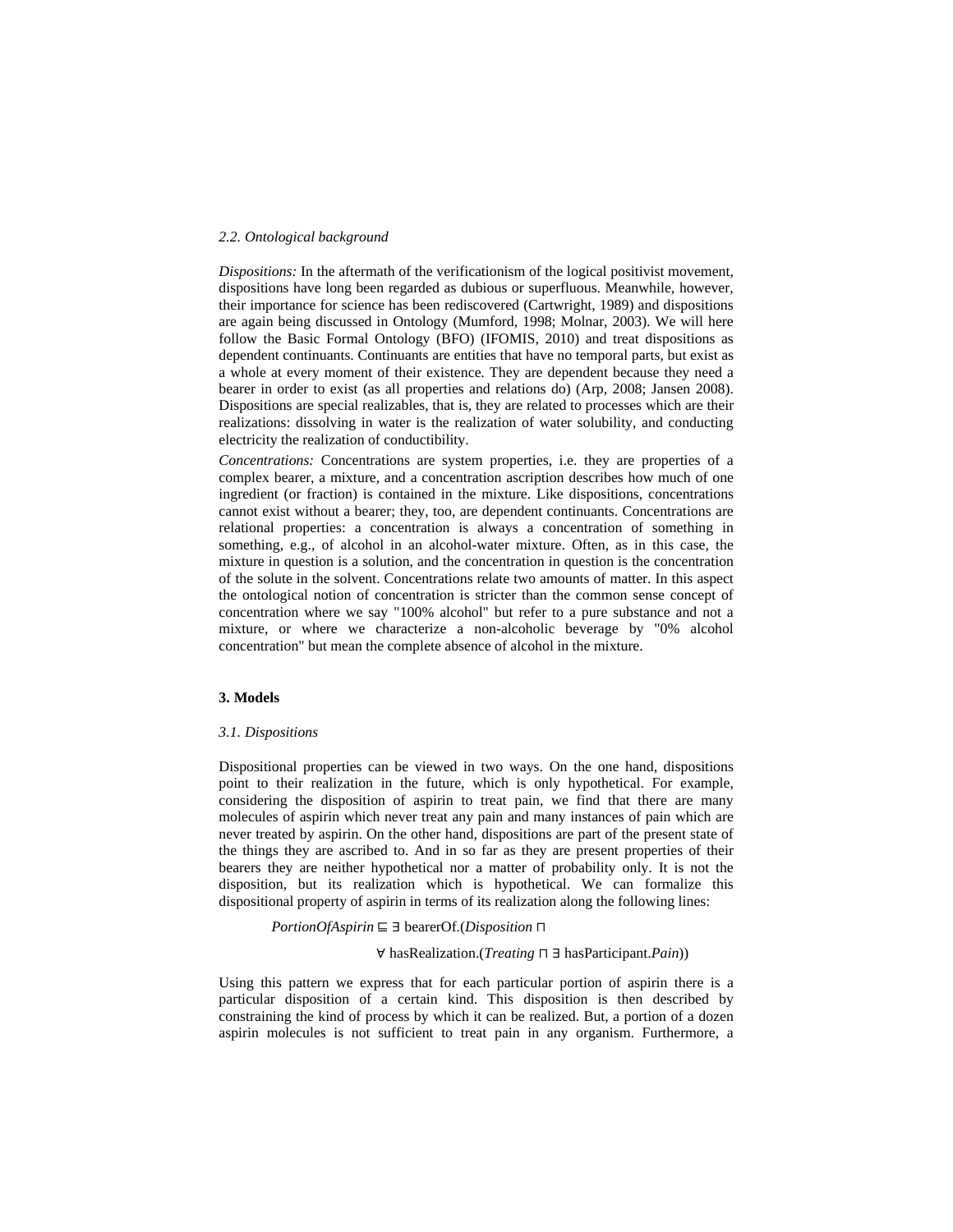hundred 300mg tablets ingested at the same time may cause complications such as severe bleeding and intoxication before ever treating pain. Yet in the formula above, these conditions are not described. We will address this point later, as we now turn to a model of concentrations.

# *3.2. Concentrations*

Let us take a simple example referring to instances of substance portions, e.g. a particular mixture of 10g of water with 10g of glucose. In discussing this example, we will use lower case letters for particulars and initial capitals for universals. We have three entities of interest:

(i) the water/glucose mixture  $wg_{mix}$ , (ii) the water fraction  $w_{coll}$ , i.e. the collection of all water molecules, and (iii) the glucose fraction *g<sub>coll</sub>*, i.e. the collection of all glucose molecules. Following Schulz (2006), we distinguish between molecule collections (homogeneous pluralities of molecules of the same kind) and compounds (entities that are defined as sums of non-overlapping sortally distinct parts). Mixtures are a special case of compounds, and the fractions are their non-overlapping but maximally mixed components.

 $w_{coll}$  and  $g_{coll}$  are components of  $w_{gmix}$ ;  $w_{gmix}$  is the mereological sum of  $w_{coll}$  and  $g_{coll}$ . These three particulars bear the following qualities:

- They have a mass ( $wg_{mix}$  20g;  $w_{coll}$  and  $g_{coll}$  10g each);
- They have a defined number of molecules (cardinality);
- Only  $wg_{mix}$  has a defined volume, as  $w_{coll}$  and  $g_{coll}$  are scattered objects.

We turn to the question: what are the concentrations and which entities are the bearers? Note that there are different kinds of concentration, the most important in biology and medicine being:

- mass percentage: mass of *gcoll* /mass of *wgmix*
- mole fraction: number of molecules in *gcoll* / number of molecules in *wgmix*
- mass/volume percentage: mass of *gcoll* /volume of *wgmix*

In all cases we have

- a portion of a mixture of a kind (here *wgmix* ), which bears qualities like mass, volume, temperature;
- fractions which are component of this mixture (here  $g_{coll}$  and  $w_{coll}$ ), but which are not mixture themselves, and which bear qualities like mass (but not volume);
- concentration of fractions in mixtures, e.g. *gcoll* in *wgmix*.

To formalize this ontologically, we observe that all particular collections of glucose molecules instantiate the class  $G_{coll}$ , and have granular (repeated multitudinously) parts which instantiate *G*: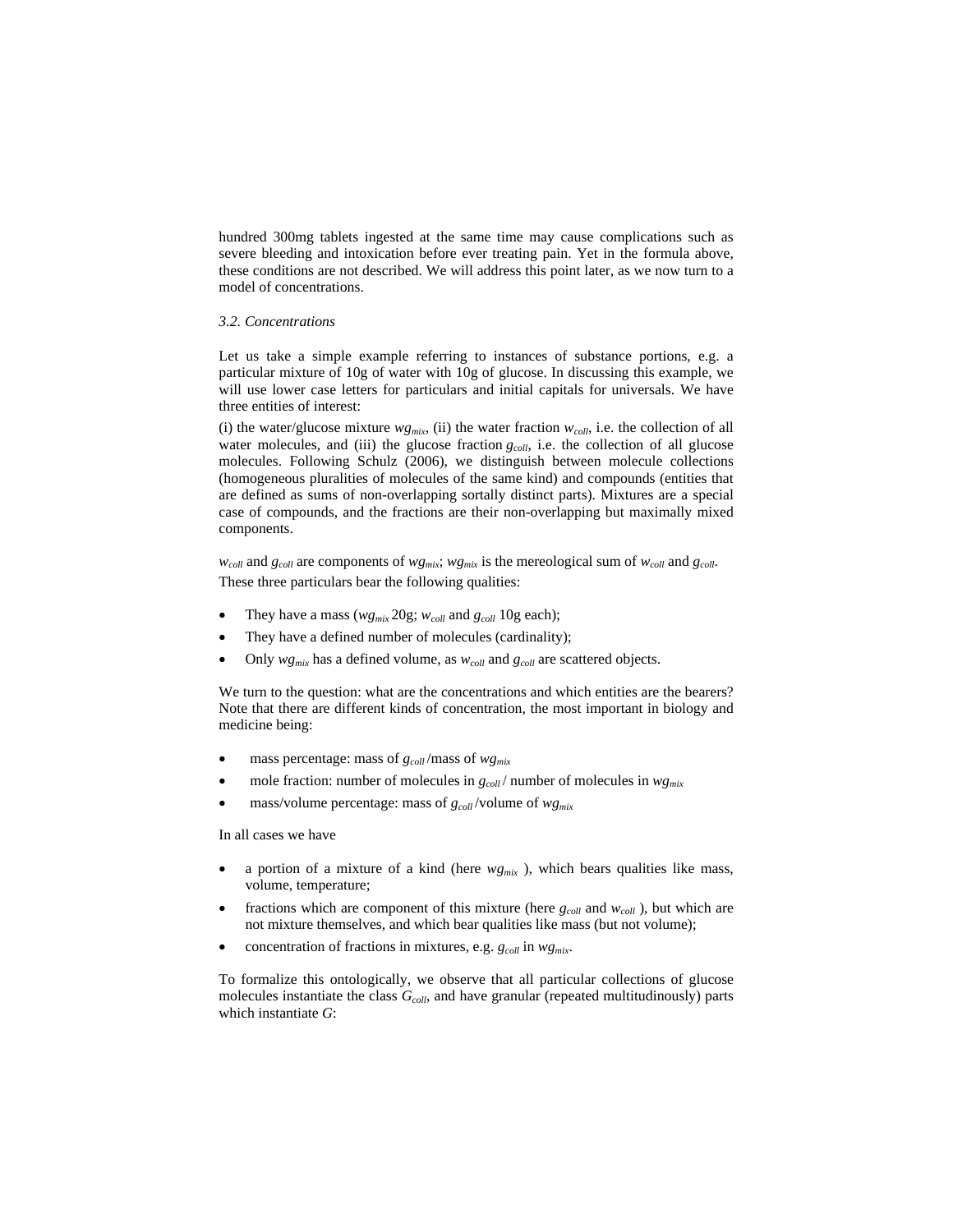| — ⊑ —             | <i>EntireMolecule</i>                                                  |
|-------------------|------------------------------------------------------------------------|
| $G_{coll}$ $\Box$ | HomogeneousCollection                                                  |
| $G_{coll} \equiv$ | $\exists$ has Granular Part, $G \sqcap \forall$ has Granular Part, $G$ |

For a mixture with several components, its "fractions":

 *WGmix* ⊑ *Mixture WG<sub>mix</sub>*  $\subseteq$  = 1 hasComponent.*G<sub>coll</sub>*  $\sqcap$  =1 hasComponent.*W<sub>coll</sub>* 

where each component is a distinct fraction of the mixture. A concentration can be ascribed to a particular homogeneous collection *iff* this collection is a component of a mixture, as expressed by the axiom:

∃ bearerOf.*Concentration* ≡ *Homogeneous collection* ⊓ ∃ componentOf.*Mixture*

with

*Concentration* ⊑ ∃ inheresIn.(*HomogeneousCollection* ⊓ ∃ componentOf.*Mixture*)

The class *Concentration* can then further be specified in terms of the kind of concentration as explained above, e.g.

| <i>VolumeConcentration</i> | ⊏ | Concentration |
|----------------------------|---|---------------|
| <i>MassConcentration</i>   |   | Concentration |

as well as in terms of the participating substance portions:

*BloodGlucoseVolumeConcentration* ≡ *VolumeConcentration* ⊓

∃inheresIn.(*PortionOfGlucose* ⊓ ∃ componentOf.*PortionOfBlood*)

This states that wherever there is a blood glucose volume concentration there must be a portion of glucose and a portion of blood. In contradistinction to the glucose/water example we here have blood as an overly complex mixture with probably tens of thousands of fractions. The example demonstrates, however, that the exact composition of the mixture does not need to be specified. Quantitative measures of concentrations, as referred to in common discourse, are attributes of instances of *Concentration*.

## *3.3. Conditional realization of dispositions*

We now have a formalism for defining dispositions, in terms of the process in which they are realized; and concentrations, in terms of the substances from which they are composed. We here attempt to relate the latter as a precondition for the realization of the former. We need to create a relationship between a disposition, a condition (concentration), and a realization in a biological process. This cannot be straightforwardly represented in OWL as the required relationship is ternary rather than binary. Indeed, if the probability of the realization of the disposition is also made explicit, the resulting relationship is quaternary: see the *Has\_realization\_under\_conditions\_with\_probability* relation introduced in Schulz & Jansen (2009). The challenge at this point is to do justice to the ontology of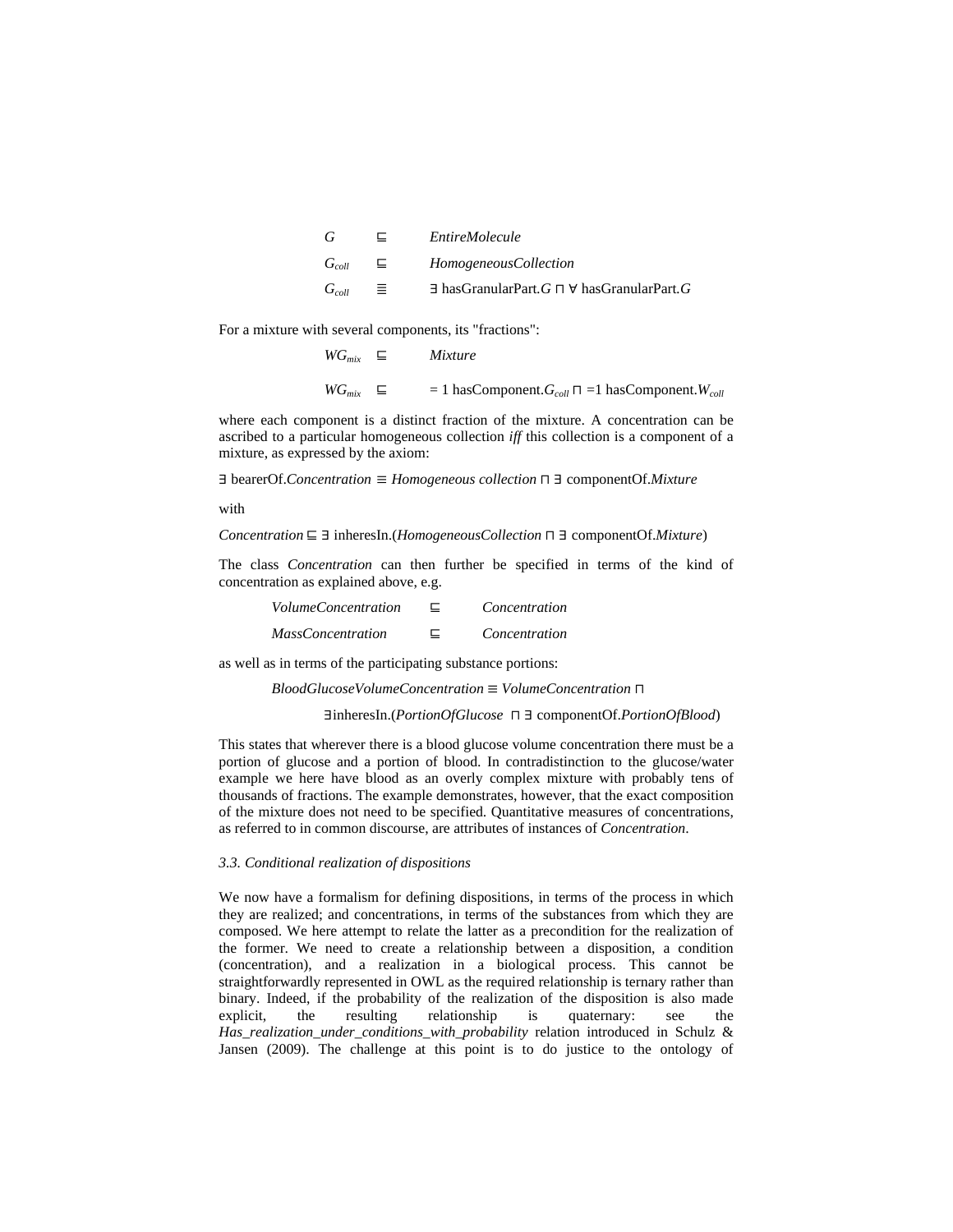dispositions, within the restrictions of OWL. In section 3.1, we suggested the following example of a disposition ascription:

*PortionOfAspirin* ⊑ ∃ bearerOf.(*Disposition* ⊓ 

∀ hasRealization.(*Treating* ⊓ ∃ hasParticipant.*Pain*))

In section 3.2, we were able to define the volume concentration of aspirin in the blood along the following line:

*BloodAspirinVolumeConcentration* ≡ *VolumeConcentration* ⊓ ∃inheresIn.

(*PortionOfAspirin* ⊓ ∃ componentOf.*PortionOfBlood*)

We know that a certain concentration of aspirin in the blood is necessary in order to have the pain relieving disposition of aspirin realized. We can revise our suggestion from section 3.1 in order to incorporate this fact by using our new way to express concentrations plus a new relation *hasTrigger*. While a full discussion of this relation would require more space than we have available here, for the purpose of this study it is sufficient to interpret a trigger rather simplistically as a circumstance without which a process cannot occur. Combining these tools, we get:

 *PortionOfAspirin* ⊑ ∃ bearerOf.(*Disposition* ⊓ ∀ hasRealization.(*Treating* ⊓

∃ hasParticipant.*Pain* ⊓ ∃ hasTrigger. *SufficientConcentration*))

where, of course, *SufficientConcentration* ⊑ *BloodAspirinVolumeConcentration.* 

## **4. Discussion**

The problem of the ontology of dispositional properties is not a new one, although its relevance to biomedical informatics is recent. Many representatives of the formal ontology community defend the perspective that representations of non-categorical properties lie at the borderline or outside the realm of ontology (Rector, 2008; Schulz, 2009) and emphasize that the current representational formalisms such as OWL are not well suited to express modal or probabilistic knowledge and lead to unintended models if used to represent, say, the knowledge that a disease *X may* have the symptom *Y*, or that a molecule *A tends* to interact with a molecule *B* (Schulz, 2010). Others advocate the inclusion of dispositions and tendencies in their ontologies (Schulz & Jansen, 2009; Jansen, 2007), and our approach aligns with the latter. Key to our approach is the analysis of dispositional properties as being *necessarily* realized if the correct circumstances obtain, thus allowing us to reformulate the circumstances as a trigger for the process of realization.

Dispositional properties are closely related to probabilistic knowledge representation. The expression of such probabilistic knowledge within OWL ontologies has been discussed by Rector et al. (2008), who propose several workarounds including in particular the introduction of an explicit construct for 'may' into the language syntax and semantics to accommodate relations of possibility, although it is still not clear how the *magnitude* of a probability should be captured in their proposed formalism.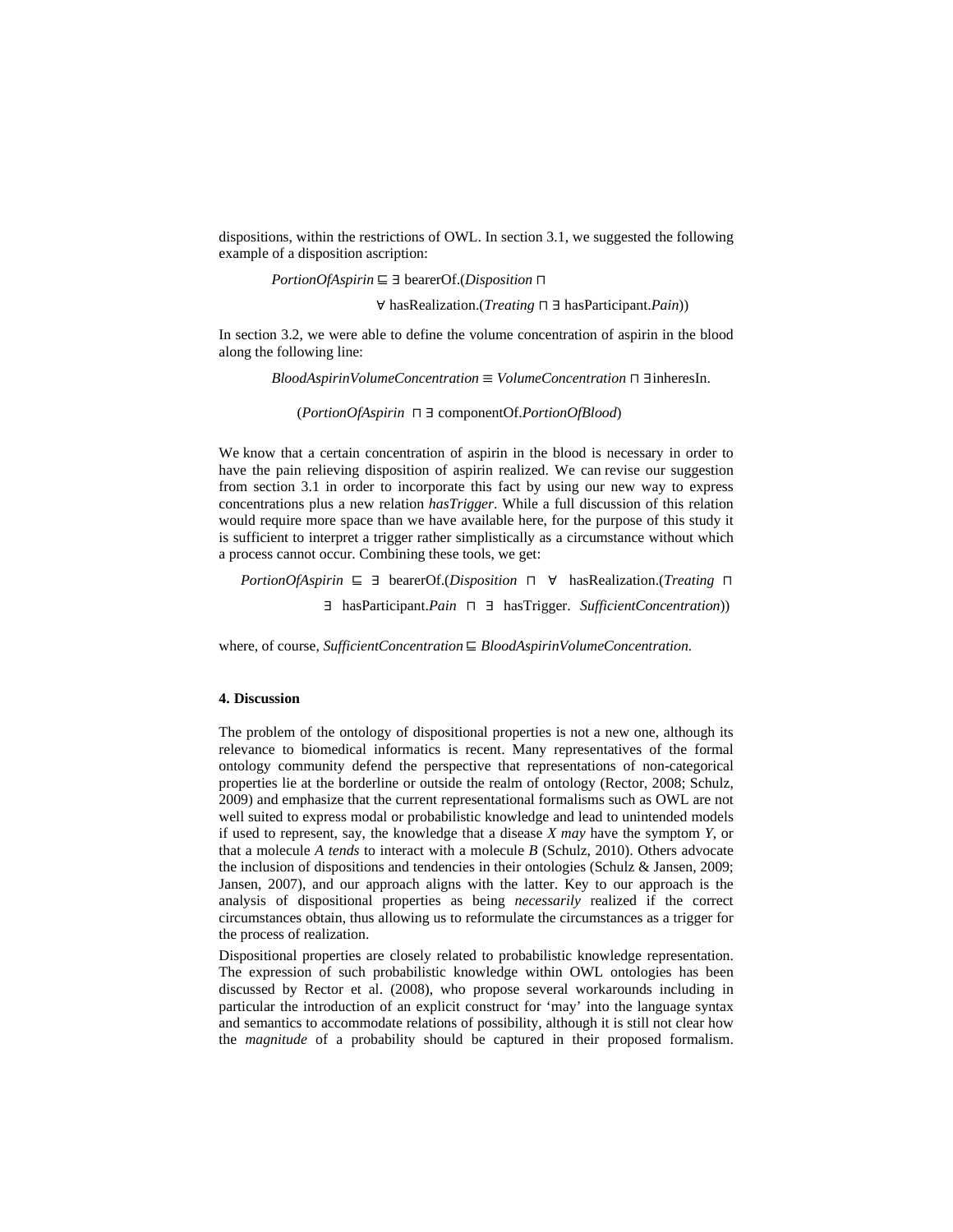Probabilistic logics such as those described in Lucasiewicz (2008) provide a much more expressive formalism for this type of knowledge, but at the expense of additional complexity which may not be acceptable to the ordinary domain scientists who create and/or make use of biomedical ontologies.

Our analysis has been in the context of molecular bioactivity and concentrations, but could easily be extended to dispositional properties and conditions in general. More challenging will be the extension to a general treatment of conditions for ontological assertions, as the truths of most domain descriptions in biomedical science can be regarded as contextual truths which apply under certain circumstances. Such contextual truths include the composition and arrangement of bodily organs in organisms (the circumstances here are "normality" or "canonicity", and additionally "health" (Schulz & Hahn, 2007)), and the shape of molecular entities (where the circumstances include temperature, pressure, and environment).

# **5. Conclusion**

Much recent work in biomedical ontology has focused on clarifying the top-level distinctions between kinds of entities in ontologies. Our work focuses on one particularly problematic kind of entity, *viz.* dispositional properties, which require a particular set of circumstances to obtain in order to be realized, regarding the relevant circumstances as a necessary trigger for realization. We provide an ontological analysis of concentrations as one kind of circumstance.

We see this work as a contribution to the analysis of dispositions and in particular to the explicit formalization of the conditions under which dispositions are realized. Future work will explore the representation of conditional properties of biomedical objects beyond dispositional properties, and extend our strategies to other triggering circumstances, like temperature, (blood) pressure or infections.

#### **Acknowledgements**

This work was supported by (i) the BBSRC, grant agreement number BB/G022747/1 within the "Bioinformatics and biological resources" fund; and (ii) by the DFG, grant agreement number JA 1904/2-1, SCHU 2515/1-1 GoodOD (Good Ontology Design).

## **References**

- Arp, R., Smith, B. (2008) Function, Role and Disposition in Basic Formal Ontology. In *Proc. of the 11th Annual Bio-Ontologies SIG meeting, July 20, 2008, Colocated with ISMB 2008*, Toronto, Canada.
- Berg, J.M., Tymoczko, J.L., Stryer, L. (2002) *Biochemistry, fifth edition*. W.H Freeman and Company, New York 10010.
- Cartwright, N. (1989) *Nature's capacities and their measurement*, Oxford: Clarendon Press.
- de Matos, P., Alcántara, R., Dekker, A., Ennis, M., Hastings, J., Haug, K., Spiteri, I., Turner, S., and Steinbeck, C. (2010). Chemical entities of biological interest: an update. *Nucleic Acids Research* **38** (Database issue):D249-D254.